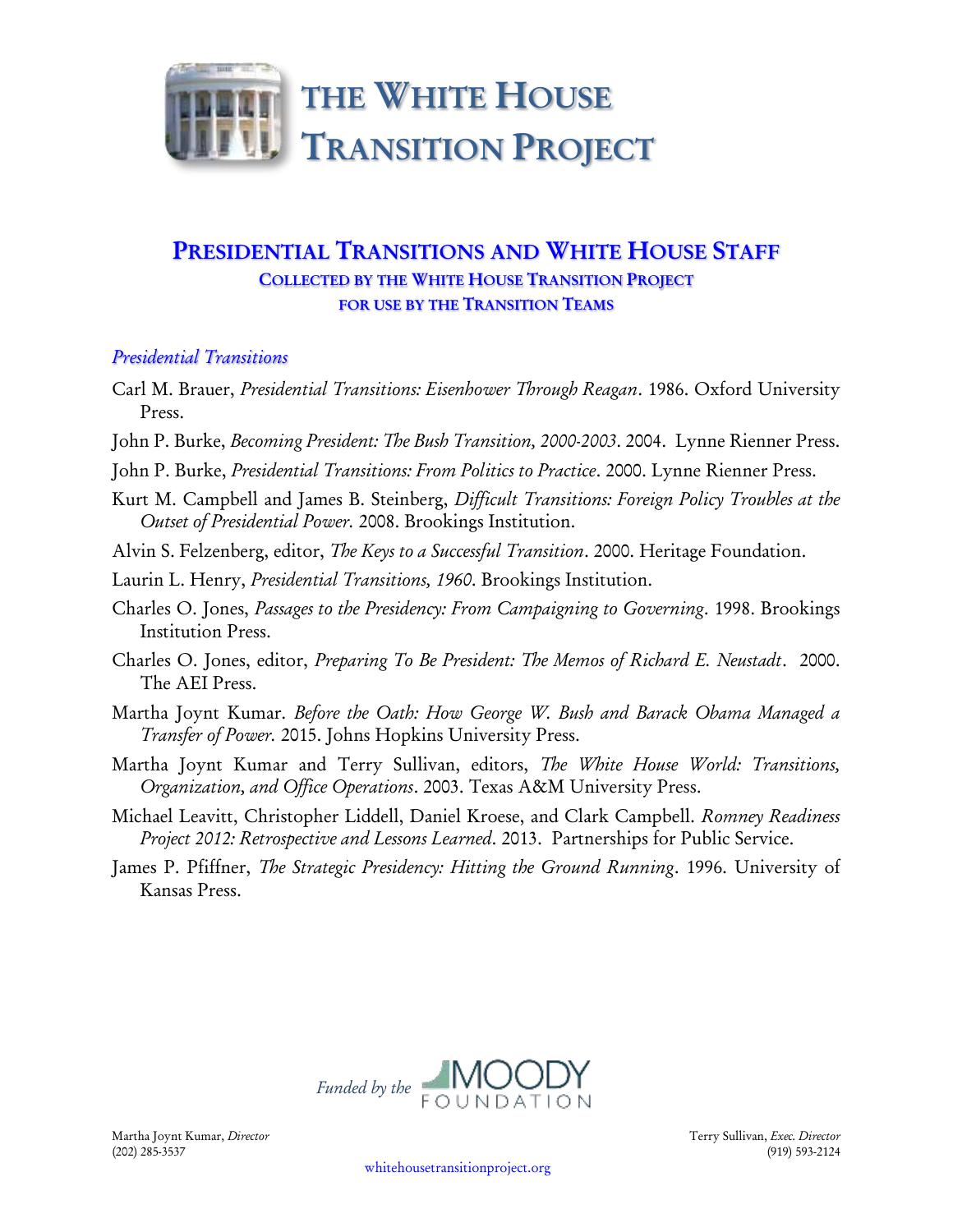#### *White House Staff Operations*

- John P. Burke, *The Institutional Presidency: Organizing and Managing the White House from FDR to Clinton.* 2000. Johns Hopkins University Press.
- Matthew J. Dickinson, *Bitter Harvest: FDR, Presidential Power and the Growth of the Presidential Branch. 2002.* Cambridge University Press
- Karen M. Hult and Charles E. Walcott, *Empowering the White House: Governance under Nixon, Ford, and Carter*. 2004. University of Kansas Press.
- Martha Joynt Kumar, *Managing the President's Message: The White House Communications Operation.* 2007. Johns Hopkins University Press.
- David E. Lewis, *The Politics of Presidential Appointments: Political Control and Bureaucratic Performance*. 2008. Princeton University Press.
- Richard E. Neustadt, *Presidential Power: The Politics of Leadership From FDR to Reagan*. 1990. Simon and Schuster.
- Bradley H. Patterson, Jr., *The White House Staff: Inside the West Wing and Beyond.* 2000. Brookings Institution Press.
- Bradley H. Patterson, Jr., *To Serve the President: Continuity and Innovation in the White House Staff.* 2008. Brookings Institution Press.
- Roger B. Porter, *Presidential Decision-Making: The Economic Policy Board.* 1982. Cambridge University Press.
- Terry Sullivan, editor, *The Nerve Center: Lessons in Governing from the White House Chiefs of Staff*. 2004. Texas A&M University Press.
- Charles E. Walcott and Karen M. Hult, *Governing the White House: From Hoover Through LBJ.*  1995. University of Kansas Press.

#### *Aspects of the Presidency*

- Carl Sferrazza Anthony, *First Ladies: The Saga of the Presidents' Wives and Their Power 1789- 1961.* 1990. William Morrow and Company.
- Carl Sferrazza Anthony, *First Ladies: Volume II The Saga of the Presidents' Wives and Their Power, 1961-1990.* 1991. William Morrow and Company.
- George W. Bush, *Decision Points.* 2010. Crown Publishers.
- Colin Campbell, Bert Rockman, and Andrew Rudalevige, *The George W. Bush Legacy.* 2008, Congressional Quarterly Press.
- George C. Edwards III, *Why the Electoral College is Bad for America.* 2004. Yale University Press.
- Louis Fisher, *The Constitution and 9/11: Recurring Threats to America's Freedoms.* 2008. University of Kansas Press.